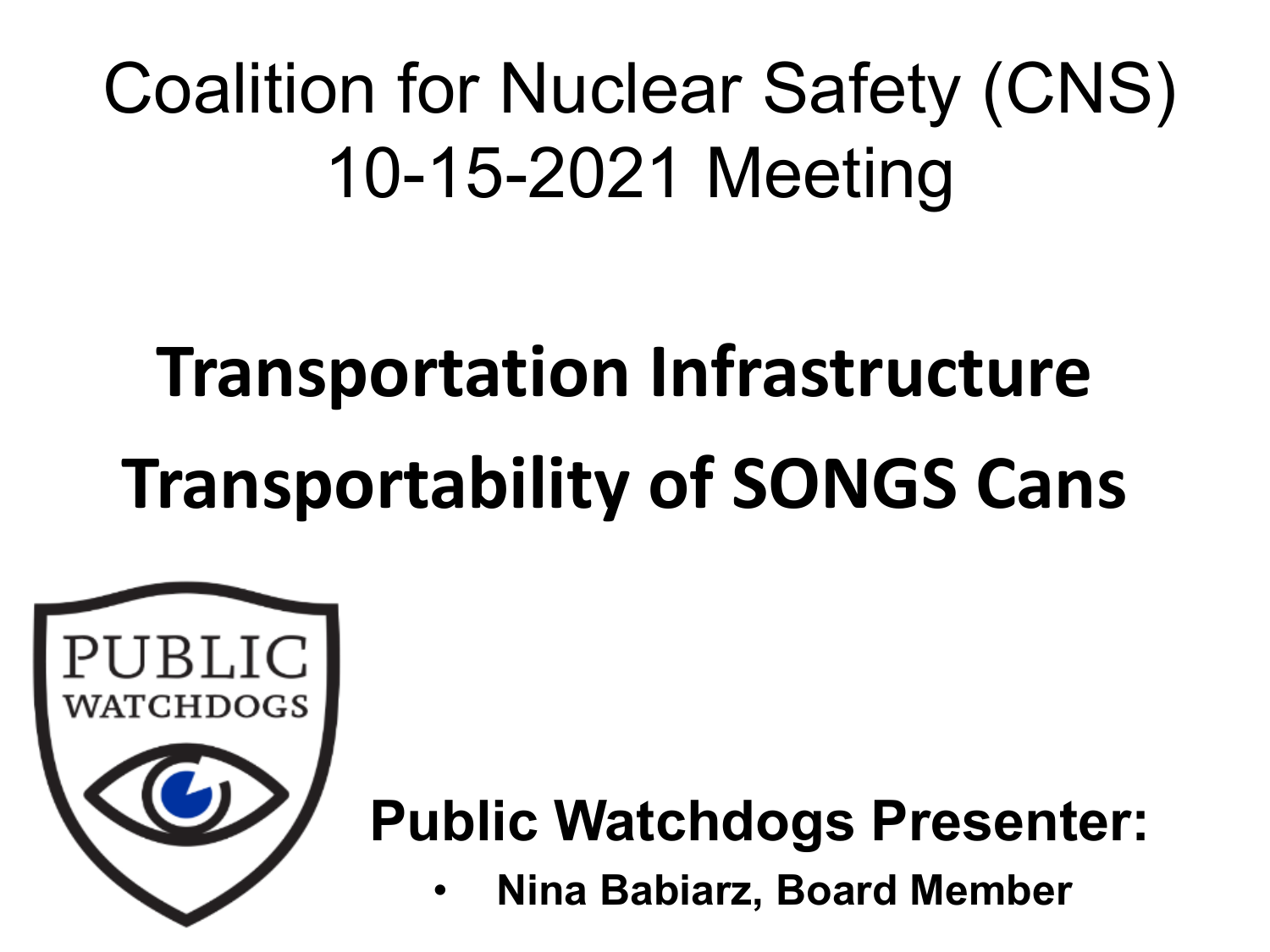# **Transportation Infrastructure**

- **SONGS proximity to: LOSSAN Rail Corridor & I-5 in relation to relocation of ISFSI**
- **Rail Bluff collapse results in lower speeds**
- **Single tracking delays North/South accessibility**
- **Double tracking; Not an option in places**
- **SANDAG Transportation plan to include High Speed Rail; Questionable**
- **Eastern Rail Route; Currently Non-existent**
- **SCE shipping South…to where???**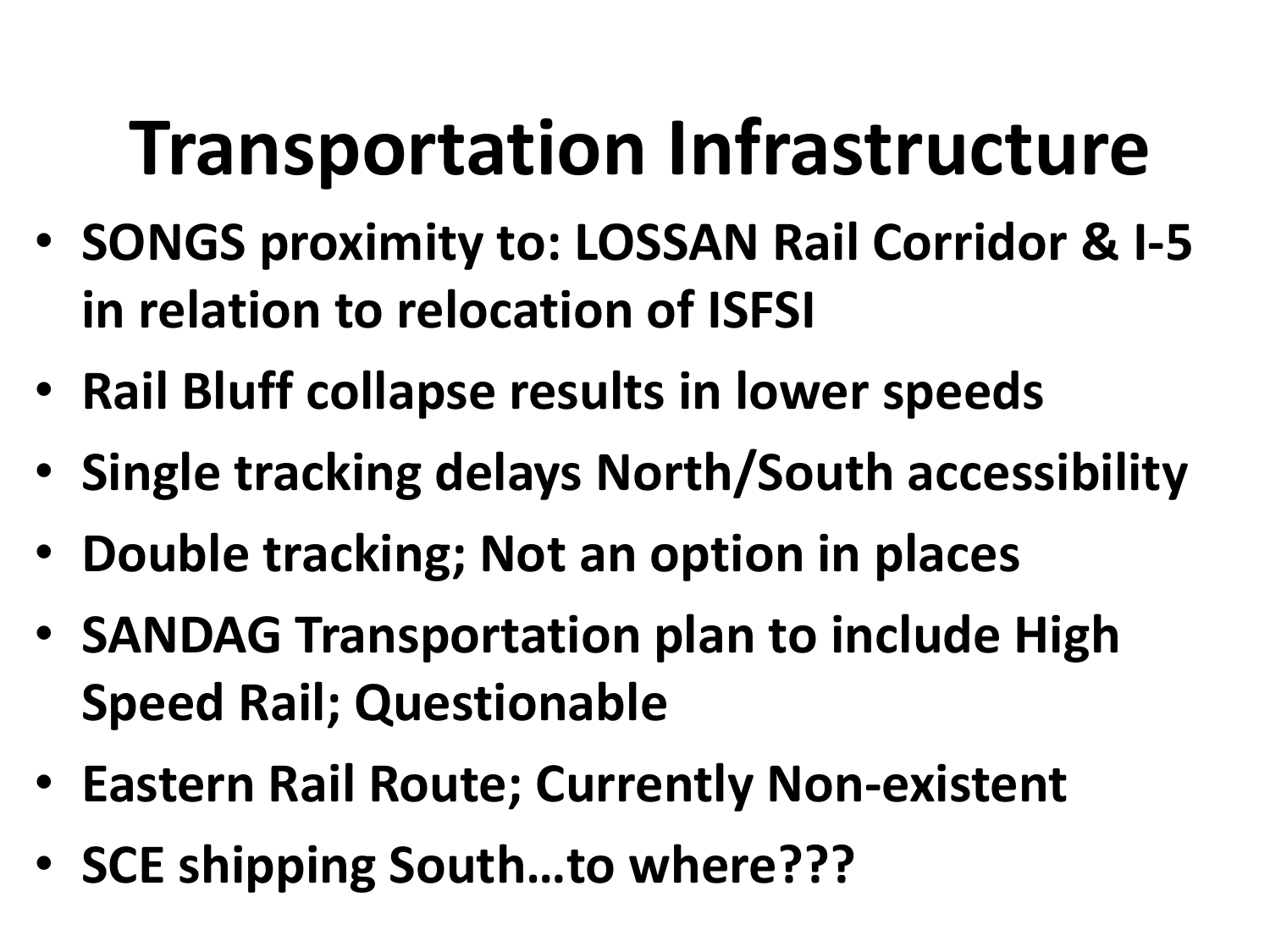### **Rail Corridor Bluff Fissure**



This July 21 photo shows the fissure that recently collapsed onto the beach, about 100 feet below the tracks and south of SONGS. Until yesterday, the trains were running. **[Source](https://na01.safelinks.protection.outlook.com/?url=https%3A%2F%2Fwww.kusi.com%2Fnctd-releases-updated-rail-safety-plans-for-del-mar-sea-bluffs%2F&data=04%7C01%7C%7Cd3fc87d9b15b4001e7ca08d98ffcd82a%7C84df9e7fe9f640afb435aaaaaaaaaaaa%7C1%7C0%7C637699138430406224%7CUnknown%7CTWFpbGZsb3d8eyJWIjoiMC4wLjAwMDAiLCJQIjoiV2luMzIiLCJBTiI6Ik1haWwiLCJXVCI6Mn0%3D%7C1000&sdata=sPlXnH150lhjpAQFmq8Iex%2BM1WvZ2gb5vOUjm3IOlR4%3D&reserved=0)**: KUSI News at [https://bit.ly/3CjEUDi](https://na01.safelinks.protection.outlook.com/?url=https%3A%2F%2Fbit.ly%2F3CjEUDi&data=04%7C01%7C%7Cd3fc87d9b15b4001e7ca08d98ffcd82a%7C84df9e7fe9f640afb435aaaaaaaaaaaa%7C1%7C0%7C637699138430406224%7CUnknown%7CTWFpbGZsb3d8eyJWIjoiMC4wLjAwMDAiLCJQIjoiV2luMzIiLCJBTiI6Ik1haWwiLCJXVCI6Mn0%3D%7C1000&sdata=8R%2BZSPSOIarxytr3cKetFMZ287gcdkHBaMyAZVr1NY8%3D&reserved=0)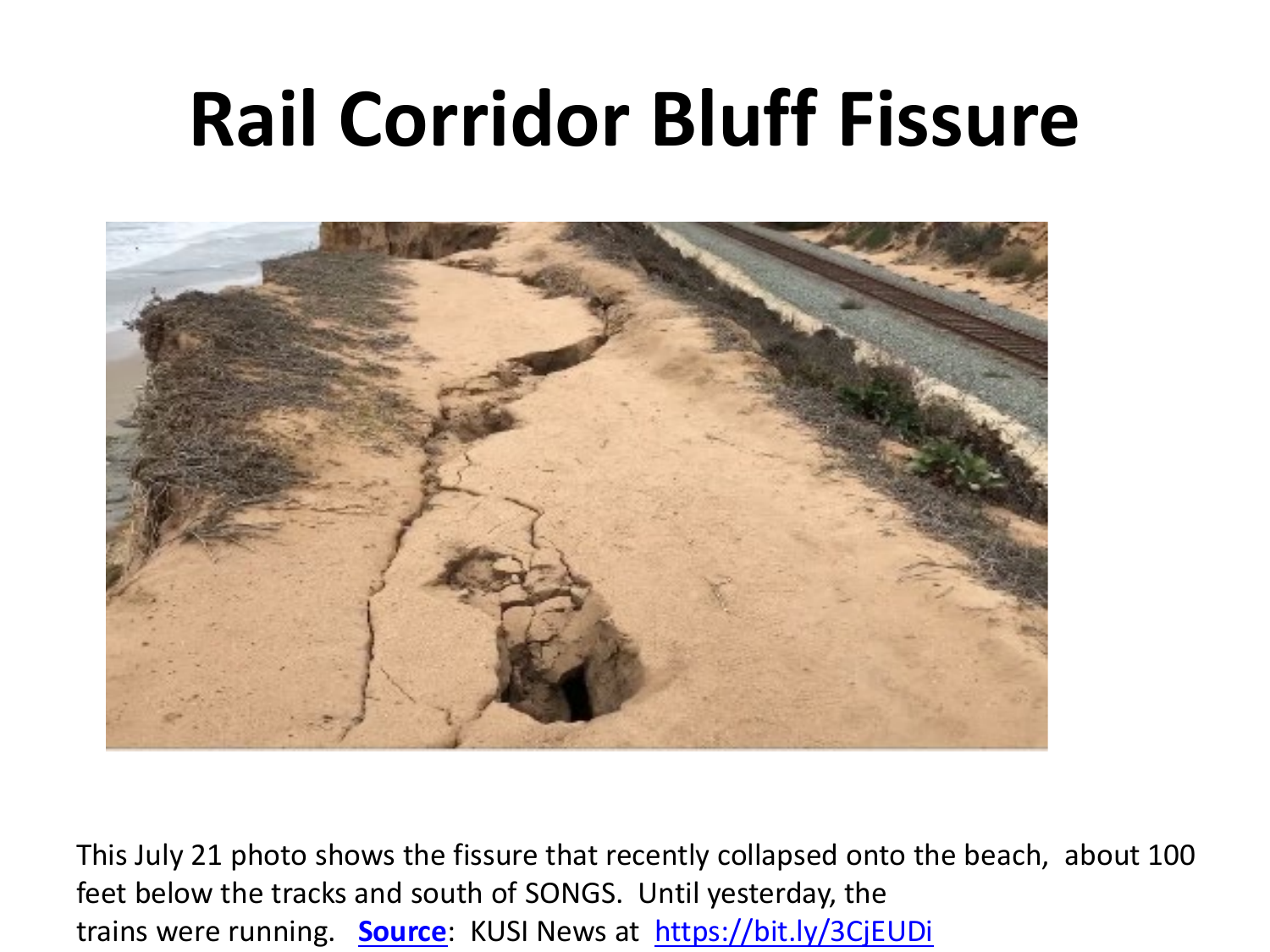

San Diego "Coaster" passes [20 feet from eroding 100' cliff in Del Mar,](https://na01.safelinks.protection.outlook.com/?url=https%3A%2F%2Fwww.delmartimes.net%2Fnews%2Fstory%2F2021-03-06%2Fsignificant-risk-authorities-urge-utmost-caution-along-below-cracking-del-mar-bluffs&data=04%7C01%7C%7Cd3fc87d9b15b4001e7ca08d98ffcd82a%7C84df9e7fe9f640afb435aaaaaaaaaaaa%7C1%7C0%7C637699138430386314%7CUnknown%7CTWFpbGZsb3d8eyJWIjoiMC4wLjAwMDAiLCJQIjoiV2luMzIiLCJBTiI6Ik1haWwiLCJXVCI6Mn0%3D%7C1000&sdata=qCIDC17vix0nUGRvOQjE7FJ7oAAEicyK2eAWNlv77Iw%3D&reserved=0) 2019. Since that time, the cliff has collapsed, shutting down rail service.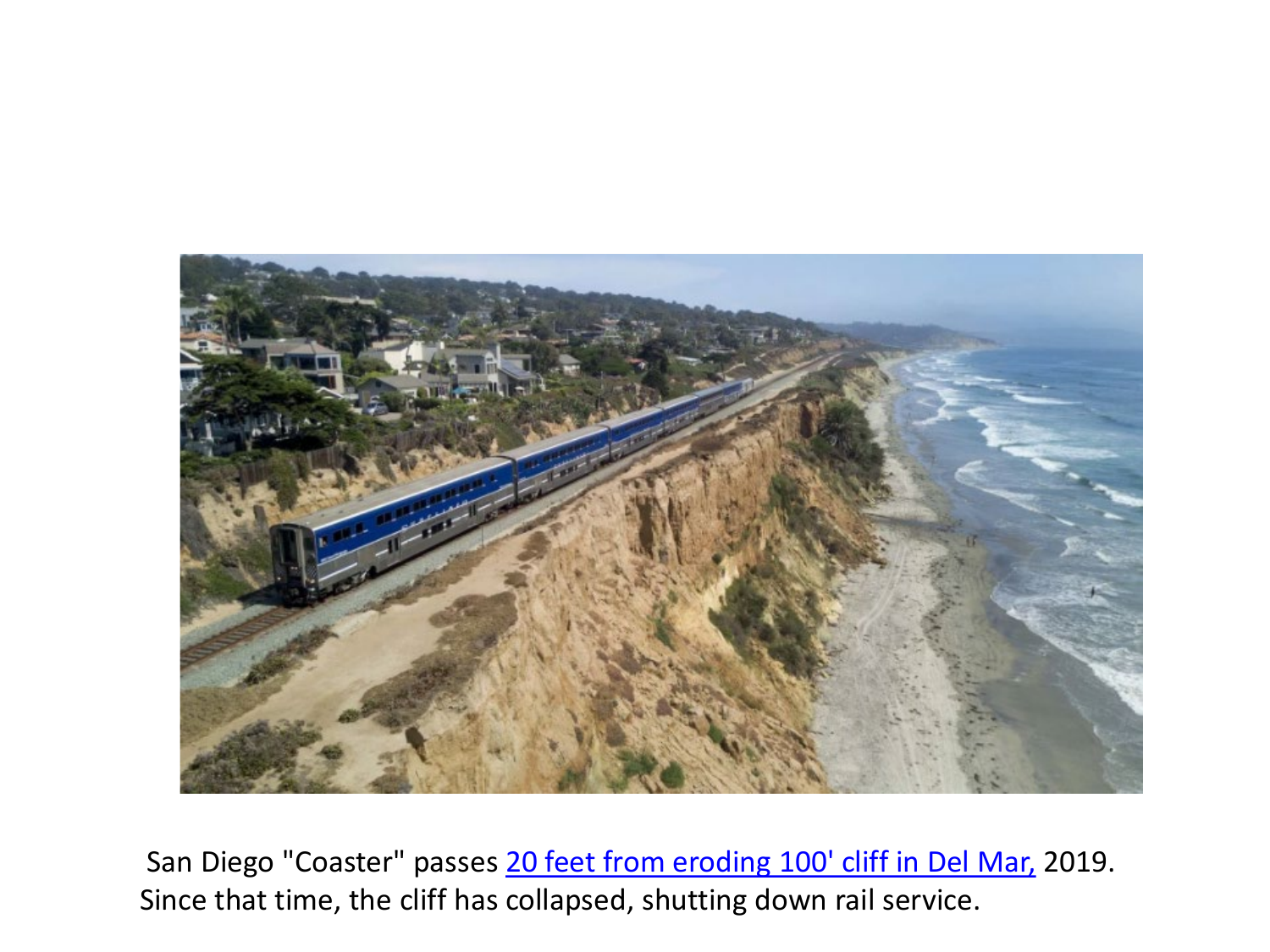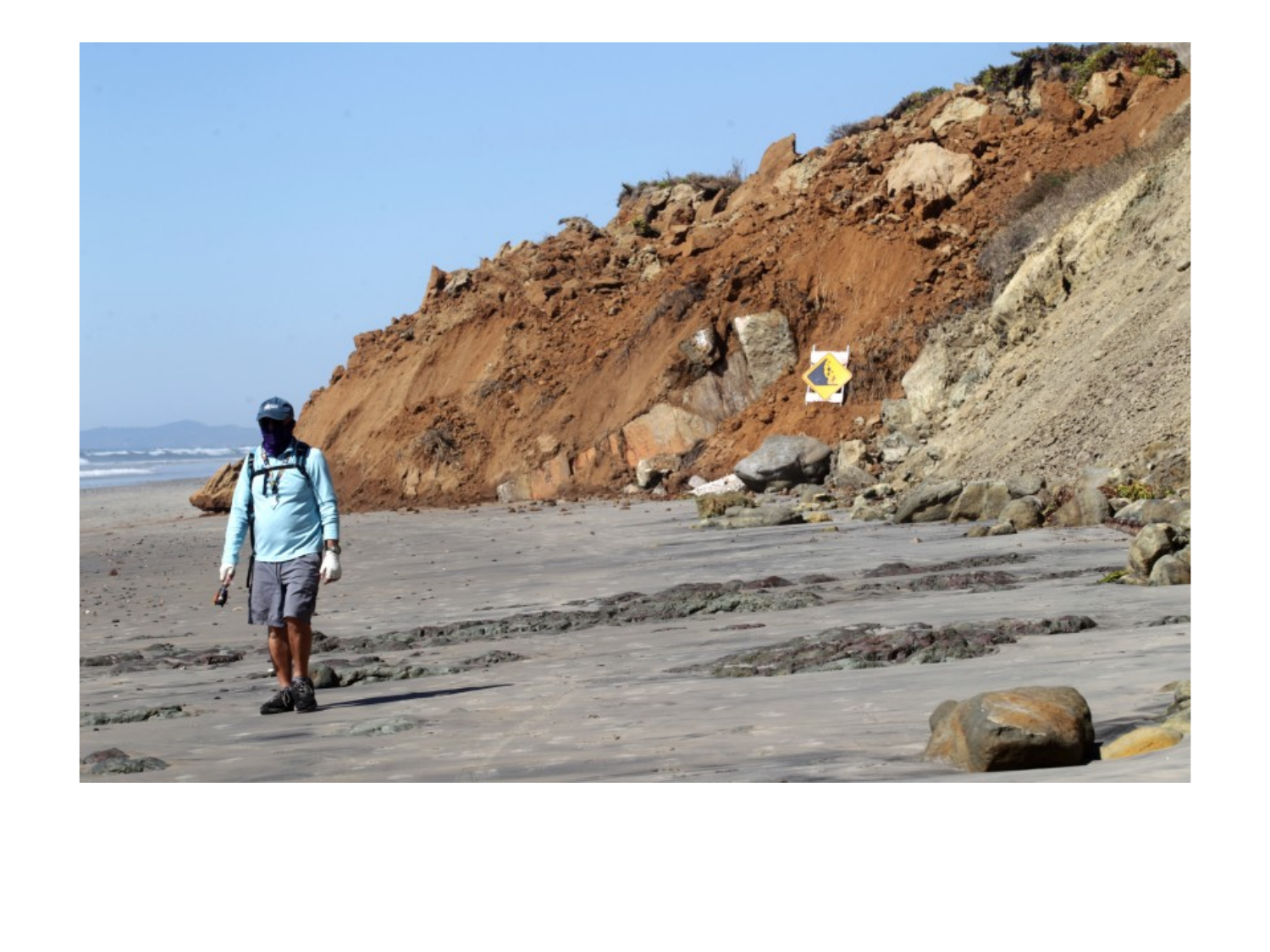![](_page_5_Picture_0.jpeg)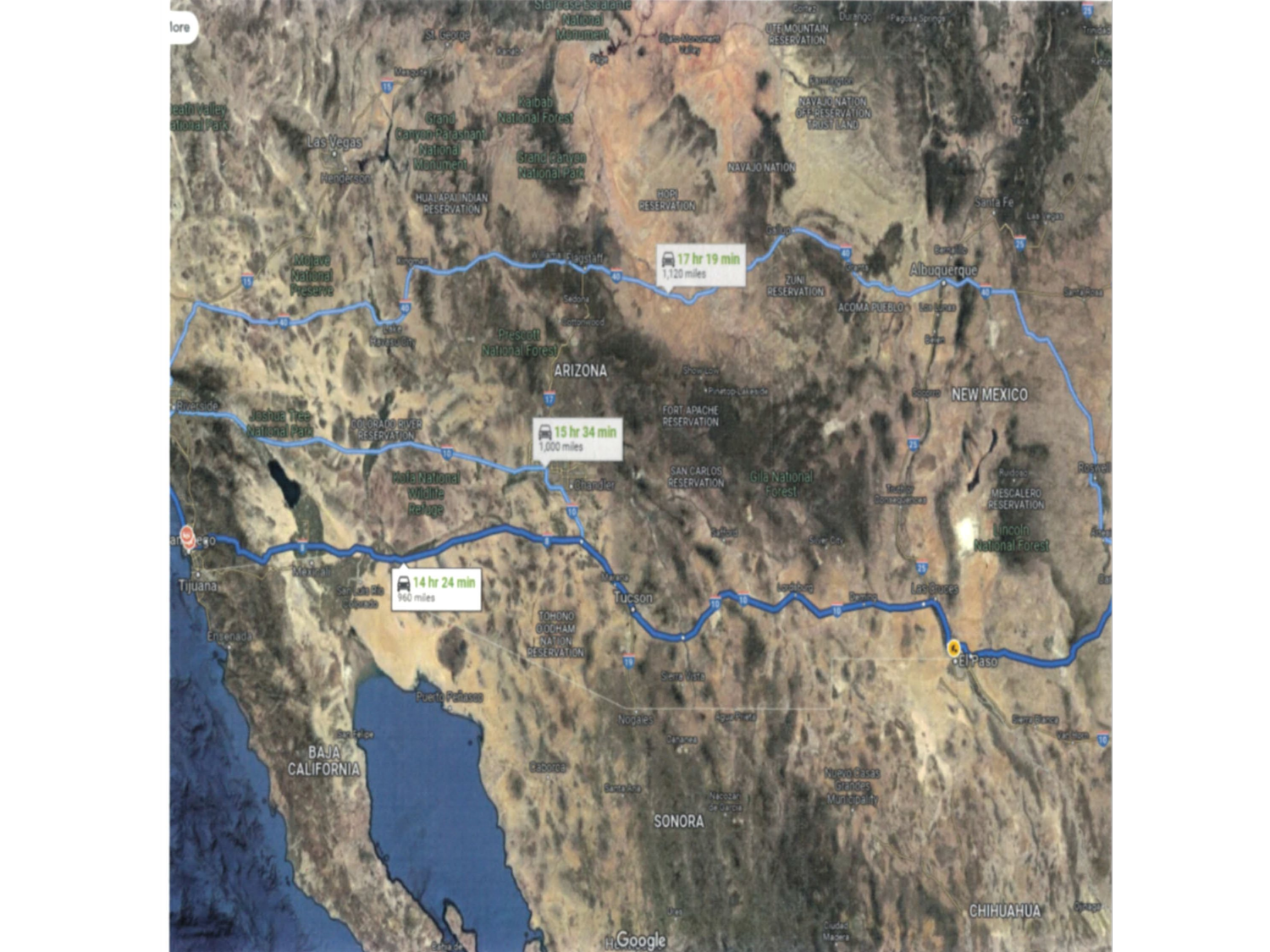# **Transportability of SONGS Cans**

- **SONGS cans:**
	- **'multi-assembly' deemed by DOE as unacceptable waste form**
	- **Scratched & Gouged in Downloading**
	- **subject to Sea-Level rise & flooding**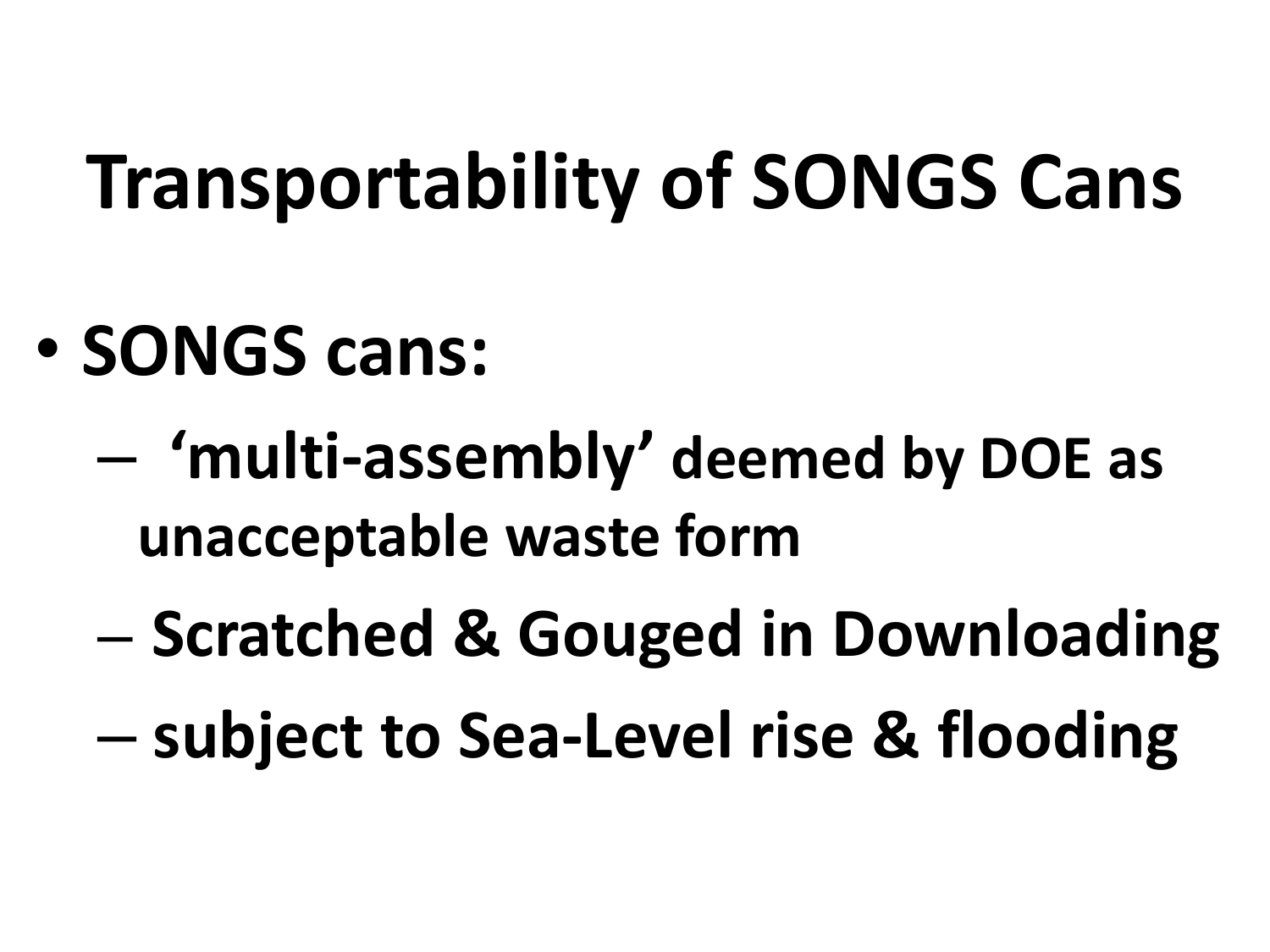![](_page_7_Picture_0.jpeg)